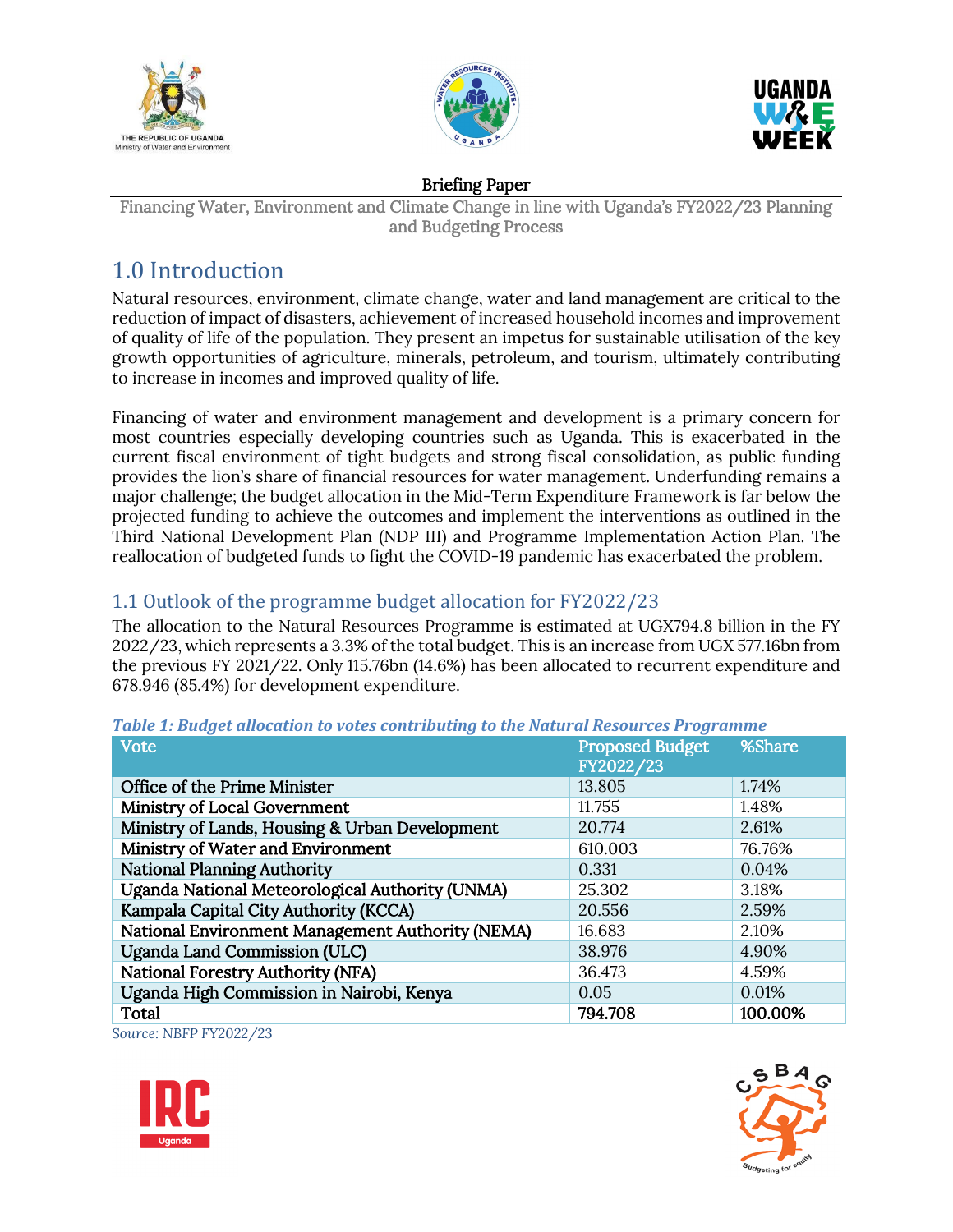





The programme budget allocation is distributed across different votes from MDAs including Office of the Prime Minister, Ministry of Local Government, Ministry of Water and Environment, Kampala Capital City Authority, Uganda National Meteorology Authority, Uganda Land Commission, National Forestry Authority, National Environmental Management Authority and Ministry of Lands, Housing and Urban Development as shown in the Table 1 above.

# 2.0 Key Financing Issues and Recommendations

# 2.1 Low prioritisation of WASH in COVID-19 mitigation and response actions

One of the NDP III programme priorities on Human Capital Development is *improving the functionality of the health system to deliver quality and affordable preventive, promotive, curative and palliative health care services*. We are aware that prevention of infant and maternal mortality, and adolescents' health are key in the pursuit of the continuum of health care. We commend the Government of Uganda for prioritising the mitigation of the COVID-19 impact in the budget strategy. We commend government's efforts to prioritise provision of Universities Research and Innovation Fund for increased Covid-19 solutions; scale up Covid Vaccination to reach 22 million eligible Ugandans, scale up community disease surveillance mechanisms through strengthening Village Health Teams (VHTs) mechanisms and integrated case management, and reducing vulnerabilities, building resilience, and ensuring safe access to education in the FY 2022/23 budget.

We however observe that while the Programme through the Ministry of Water and Environment is planning to construct water supply systems for public institutions and facilities, the education and health sub-programmes priorities do not include provision of water sanitation and hygiene to meet the increased demand for handwashing in schools and healthcare facilities which would contribute significantly to mitigating the spread of COVID-19 in institutions.

In addition, the programme through the education vote is planning to develop a new ICT enabled Education Management Information System (EMIS) targeting unique learner, teacher and school identification, and enforce its roll out, use and reporting in public and private education institutions which is in line with the NDP III priority on upgrading the EMIS to include these functions.

#### *Recommendations:*

a) Increase the allocation to water from 3% to 9% of the school capitation grant to cater for the additional demand of water for handwashing in schools as a result of the COVID-19 pandemic in line with the budget strategy objective on prioritising COVID-19 mitigation for the safe return of children to school.



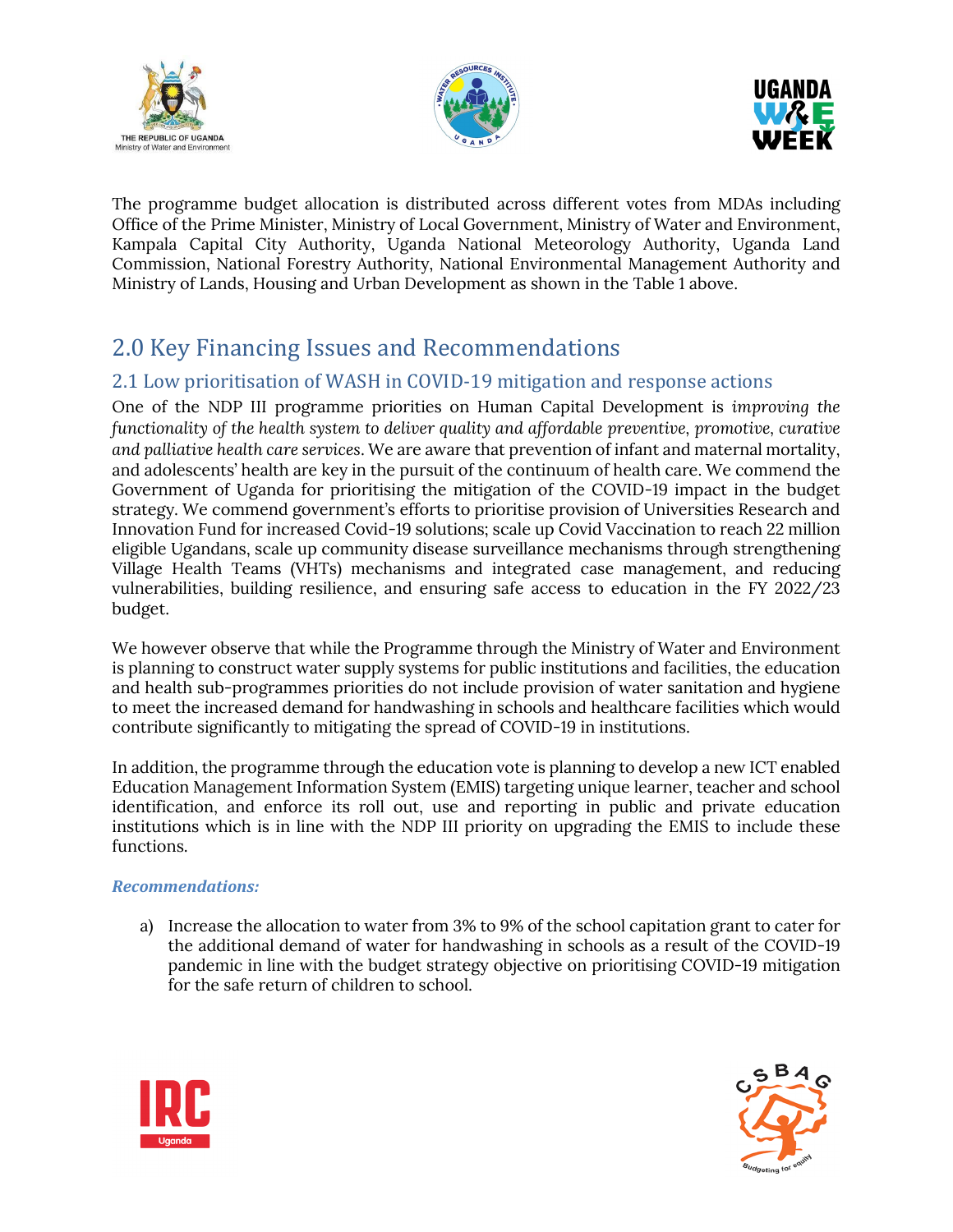





- b) The education and primary health care votes should invest in rainwater harvesting as a low-cost alternative to increase access to water in schools and healthcare facilities to facilitate handwashing.
- c) The hygiene and health promotion should be prioritised to promote social behaviour change at both household and institutional levels.
- d) The EMIS review should include tracking of access to water, sanitation and hygiene services including menstrual hygiene management in schools in line with the global service level standards provided by the WHO/UNICEF Joint Monitoring Programme. This would also strengthen the gender and equity considerations to reduce absenteeism of girls from schools.

## 2.2 Delayed finalisation of the National Irrigation Master Plan

We recognize and commend Government for prioritising the construction of 300 individual and community multipurpose bulk water supply and storage systems at parish level, 50 solar powered small-scale irrigation coffee irrigation schemes, 3 mini irrigation schemes in Namulonge and Namalere, 9 small scale irrigation systems in Kwania, Gulu, Maracha and Koboko, Kapelebyong, Manafwa, Tororo, Katakwi, Pallisa and Bugiri, 5 parish level valley tanks in Yumbe, Madi-okollo, Oyam, Amolatar and Amuria, and rehabilitation of 4 communal valley tanks in Karamoja sub region and 6 in western Uganda, among other interventions.

We are concerned that the country is transiting into an intensive need for water for agricultural production without an approved National Irrigation Master Plan to support the assessment of water for production needs. In the new program-based budgeting framework, the Master Plan as an overall guiding framework for Water for Production interventions is required for coordinated investment in water for production among mandated institutions (MWE and MAAIF) to ensure sustainable management and optimum utilisation of water resources. The delay of the Master Plan development process exhibits the lack of clear leadership despite the roles played by the two implementing agencies. Since 2020, the process has not been finalised despite being derailed by COVID19 restrictions. The NRECCLWM programme performance report 2021 indicates that the process of procuring a consultant to undertake the assignment is still ongoing. This might be overtaken by other development priorities and might negatively affect the implementation process more so the realisation of the intended outcomes.

#### *Recommendation:*

We recommend that the government through the two implementing Ministries (MAAIF and MWE) to fast track the finalisation of the National Irrigation Master Plan in the first half of the Financial Year. Parliament should not approve the budgets on water for production for the two institutions without a master plan.

## 2.3 Pro-poor Urban Water Supply investments not matching the urbanisation rates



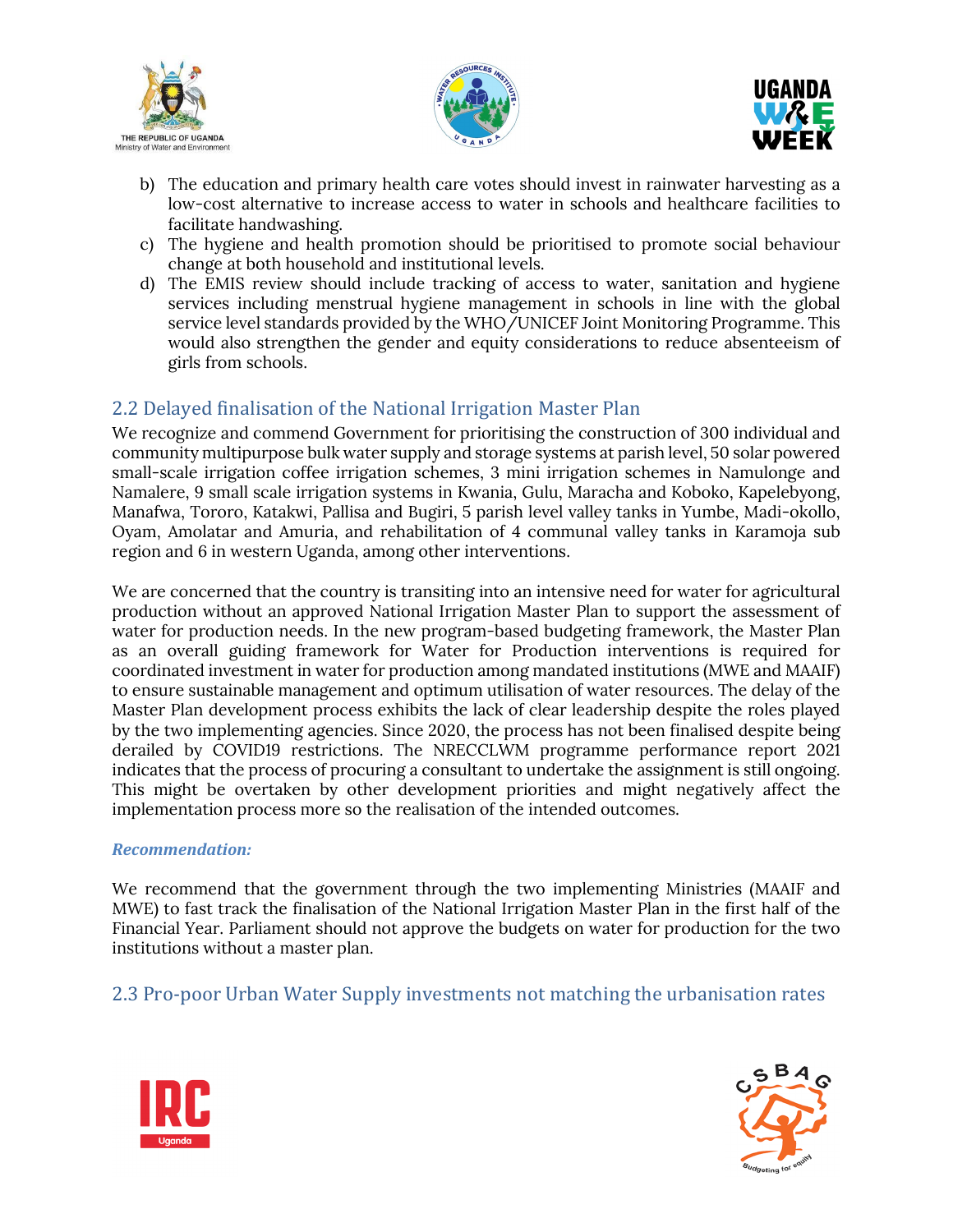





We recognise the efforts of the government in increasing access to safe water supply in urban areas to 71.6% in 2020/2021 from 70.5% in 2019/2020. We are aware that under the pro-poor strategy that target is 3,000 new connections annually, however well aware with Uganda's urbanisation rate at 5.8% annually and due to the fact, that up to 48.3% (World Bank, 2018), live in slums, in the face of COVID19, we need to scale up the provision of pro-poor units. We note that there has been a steady decline in the functionality of pro-poor units from 95% in 2018/2019 down to 83% in 2020/2021. A close look at 2020/2021 pro-poor connections indicates that whereas 3,793 new connections were made 3,826 were inactive during the same period (MWE, 2021). In Kampala alone in the same period according to the Ministry of Water and Environment Sector Performance Report 2020, 1,643 new connections were made and 2,433 were inactive the poor functionality coupled with the surging urban-poor population therefore outstrips the investments. With COVID19, and the vulnerabilities posed to the urban-poor including their inability to keep social distance due to their dwellings, we need to prioritise their access to safe water.

#### *Recommendations:*

- a. We recommend that more investments to at least double the pro-poor units and new connections be made. At least 6,000 new pro-poor connections be prioritised to provide safe water to the most vulnerable and densely populated in the cities and urban growth centres.
- b. Funds should be allocated for the refurbishment of the inactive pro-poor units and an operations and maintenance that is community focused be developed.

# 2.4 Non-adherence of the FY 2022/23 National Budget Framework paper to Climate Change Act 2021

Section 30 (b) of Uganda's National Climate Change Act (2021) requires the Minister responsible for Climate Change Matters to consult with the Chairperson of the National Planning Authority and issue a certificate certifying that the Budget Framework is climate change responsive and contains adequate allocation for funding climate change actions and measures. However, the FY2022/23 National Budget Framework Paper is currently under review and scrutiny does not have a climate change responsive certificate as provided in Section 30 (b) of Climate Change Act (2021).

#### *Recommendations:*

- a. Parliament should instruct the Minister responsible for Climate Change Matters to ensure that Section 30 (b) of the Climate Change Act (2021) is adhered to and have the certificate of compliance issued by the National Planning Authority.
- b. The Public Finance Management Act 2015 should be amended to provide for a certificate of climate change compliance to ensure that climate change activities are defined and allocated funds in all Ministries, Departments and Agency budgets.



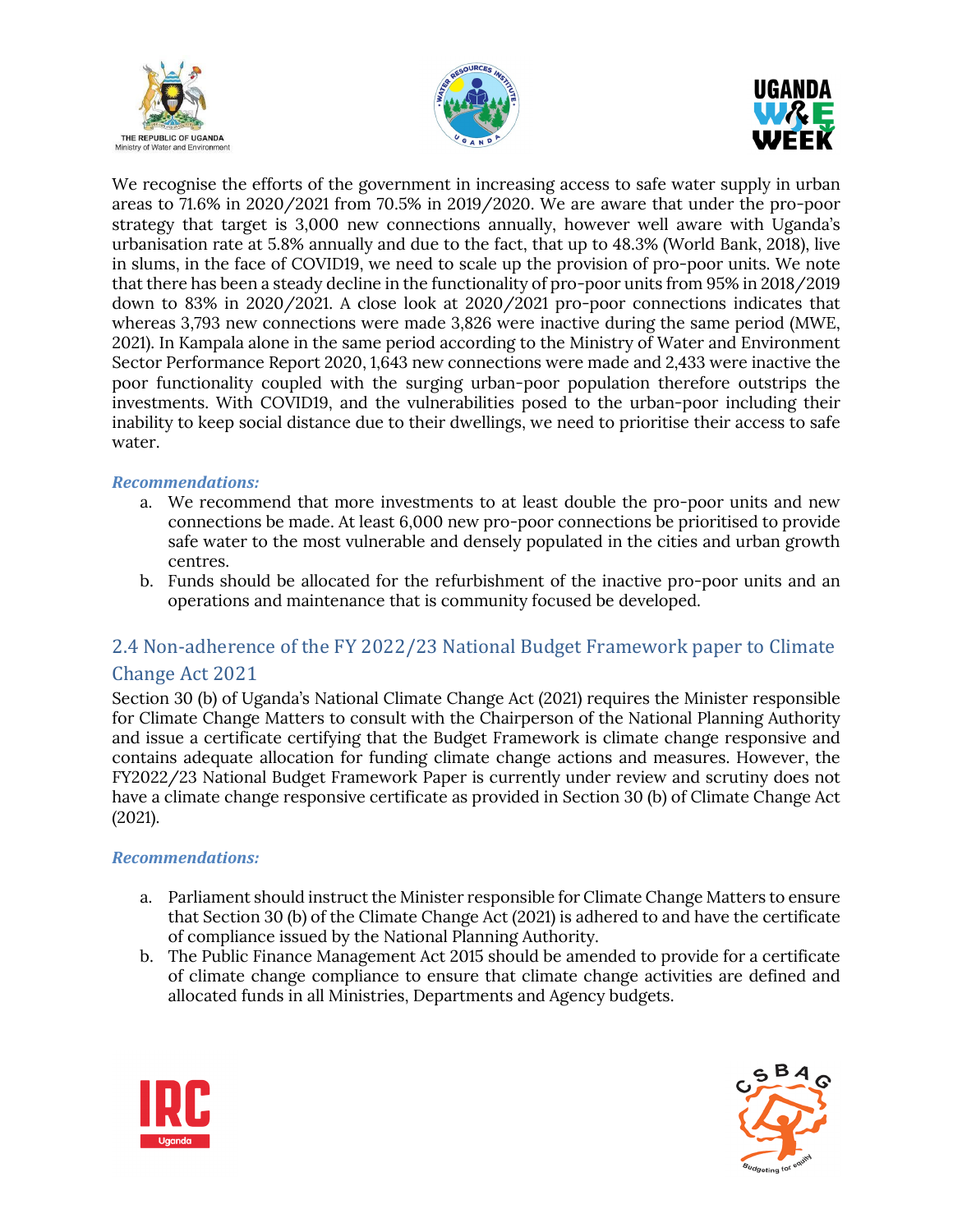





## 2.5 Weak legal framework to manage natural disasters

Disasters, both natural and human-induced, in Uganda are becoming frequent, increasing in complexity, consequently affecting more people, livelihoods and systems than ever before. The Office of the Prime Minister, in April 2011 successfully tabled and obtained approval for the Uganda National Policy on Disaster Preparedness and Management, which became the first of its kind in East Africa, securing Uganda a place among the best practice countries on disaster management policy frameworks. Even with some progress in DP&M policy integration, there is still much to be done within various sectors/programmes. Whereas the policy acts as a guiding framework, it is not easily enforceable. To ensure effective implementation of the policy, there is need to put in place accompanying legislation that will be binding on sector/programmes to ensure that they integrate and implement disaster preparedness and management.

*Recommendation*: Parliament needs to expedite on the process of development of the National Disaster Preparedness and Management Bill such that the responsible MDAs have legal mandate on disaster preparedness and response.

## 2.6 Lack of data

to track some of the indicators especially on climate change and environment. Some of the indicators require expensive studies and specialized tools to collect the required data.

*Recommendation:* There is need for funding, expertise, and tools for tracking some of the programme outcome indicators. The current funding is not sufficient to carry out the relevant studies on green house emissions, climate change vulnerability, air quality etc.

## 2.7 Vandalism of monitoring equipment

especially for water resources monitoring and weather stations. This has rendered a lot of equipment non-operational and increased the cost of repairs and maintenance.

*Recommendation:* Local leaders and community members need to be sensitized on the importance of this equipment. There is also involve local persons to safeguard this equipment.

## 2.8 Issuance of land titles in forest reserves and wetlands

is a big challenge undermining the restoration of the degraded forests and wetlands. This has resulted in protracted costly ligation with encroachers thereby affecting the achievement of the targets.

*Recommendation:* Ministry of Lands, Housing and Urban Development should expedite cancelling of all illegal land titles in forest reserves and wetlands.